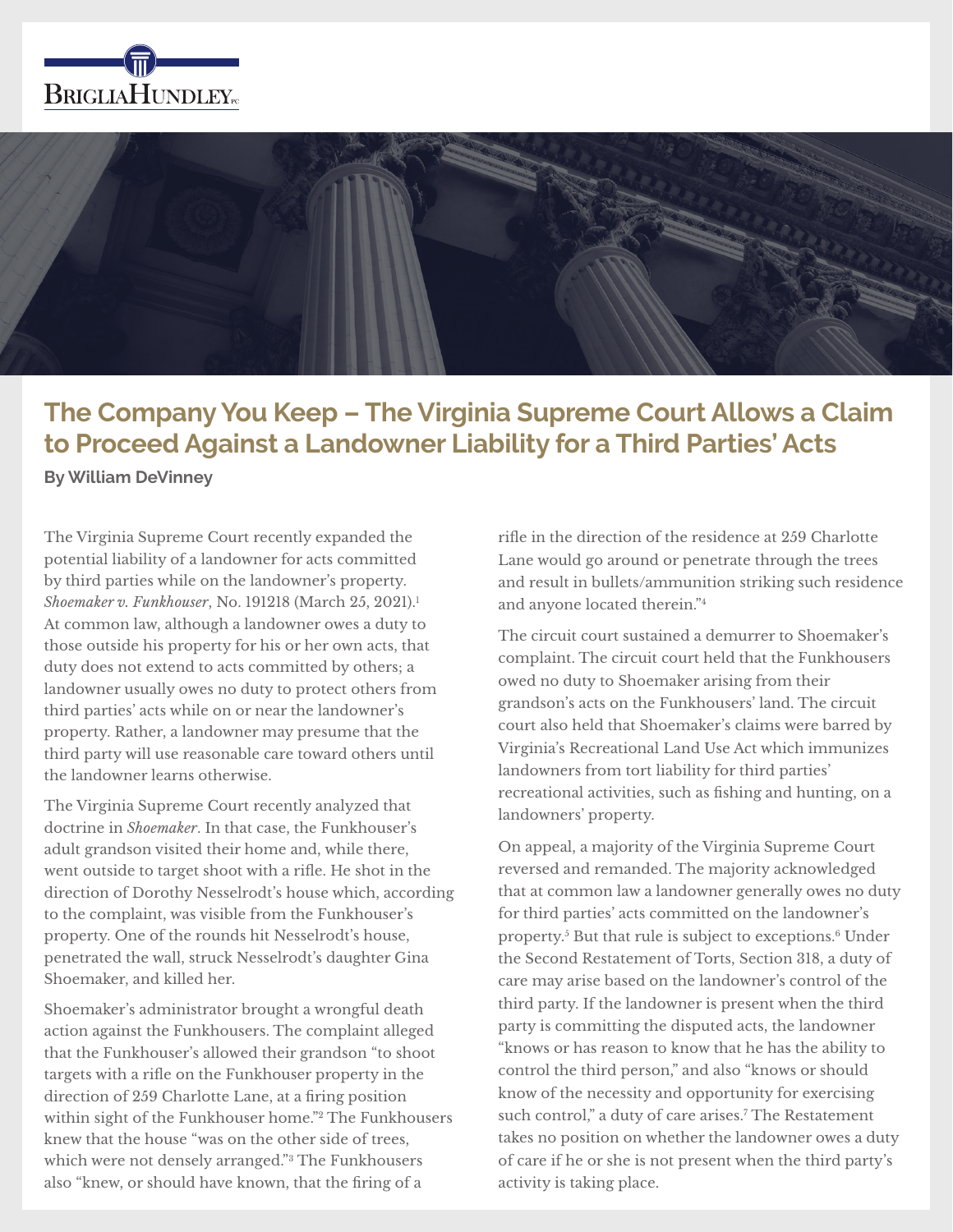The majority adopted the Restatement's rule and held that "a landowner has a duty in tort to exercise reasonable care to control the conduct of a third party, who has been granted permission by the landowner to use the land, to prevent that third party from intentionally harming others or from conducting himself so as to create an unreasonable risk of bodily harm to others."8 The Supreme Court further held that, for that duty of care to arise, the landowner "(1) must be present, (2) knows or has reason to know that he or she has the ability to control the third person, and (3) the landowner knows or should know of the necessity and opportunity for exercising such control."9

**BRIGLIAHUNDLEY**<sub>rc</sub>

Under the facts before it, the Supreme Court found that Shoemaker stated a viable claim. The Supreme Court found that the following allegations satisfied the Restatement's standard:

- that the Funkhousers granted permission "to shoot targets with a rifle on the Funkhouser property in the direction of 259 Charlotte Lane, at a firing position within sight of the Funkhouser home";
- that the Funkhousers knew that Nesselrodt's house "was on the other side of trees, which were not densely arranged"; and
- that the Funkhousers "knew, or should have known, that the firing of a rifle in the direction of the [Nesselodt's house] would go around or penetrate through the trees and result in bullets/ammunition striking such residence and anyone located therein."10

The majority applied a broad definition of "present" when analyzing whether Shoemaker sufficiently alleged the Funkhouser's were present during their grandson's target shooting. Present, according to the majority, "does not mean standing at the shoulder of the person engaging in the activity."11 Rather, the complaint was sufficient because it alleged that the Funkhousers "were physically present on their land when they granted permission, not just to conduct an activity, but to conduct that activity in a specific way, and they were present at their house when the activity was being conducted such that they could exercise oversight over the activity."12

The majority also found that the Recreational Use Act did not apply. The Virginia Recreational Use Act protects a landowner from liability for the negligent acts of a third person engaged in recreational activities on the landowner's property:

*Any landowner who gives permission, express or implied, to another person to hunt, fish, launch and retrieve boats, swim, ride, foxhunt, trap, camp, hike, bicycle, rock climb, hang glide, skydive, sightsee, … does not thereby … [a]ssume responsibility for or incur liability for any intentional or negligent acts of such person or any other person.*

Va. Code § 29.1-509(C). The majority held that, because the Recreational Use Act supplants the common law, it must be strictly construed.13 Thus, because the Recreational Use Act does not specifically include target shooting as a protected activity, the act did not protect the Funkhousers.

Three justices dissented from the majority opinion and would have sustained the demurrer under the common law and under the Recreational Use Act. The dissent did not dispute that, under the common law, a landowner may be liable for a third parties' acts committed in the presence of the landowner.14 The dissent, however, believed that the Restatement and the majority opinion improperly expanded the common law exception from "presence into vicinity for the purpose of expanding a landowner's duty to control licensees."15 The complaint did not allege that the grandparents were present when their grandson target shot. Rather, it alleged that they were elsewhere—"present at their house."16 Nor did the complaint allege that the grandparents were present on their property when they granted the grandson permission to shoot, or that the grandson was present on the property when the grandparents gave permission: "For all we know, the permission could have been given by phone or text message to [the grandson] before he arrived and while the grandparents were at the grocery store or at a neighbor's house for lunch."17